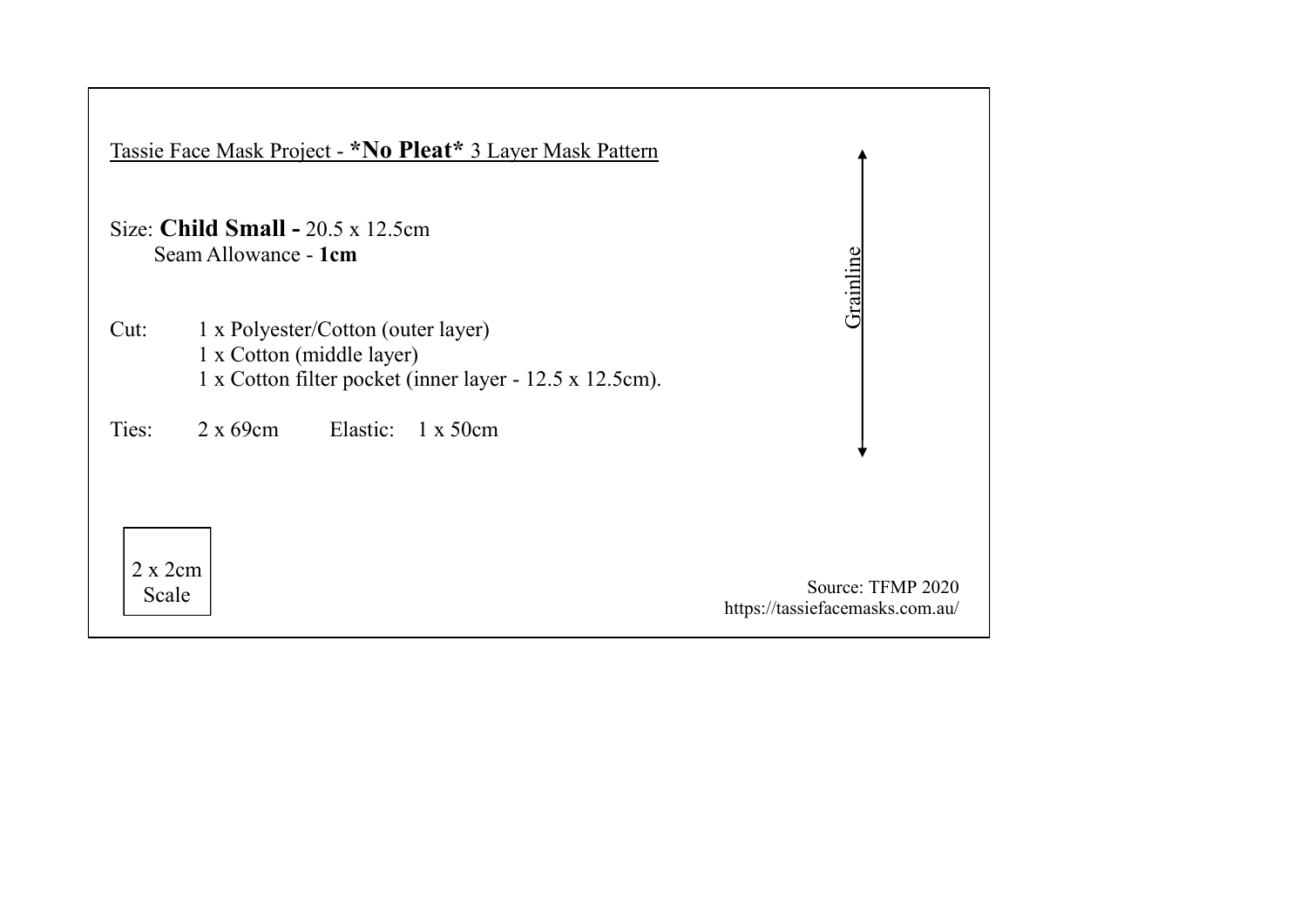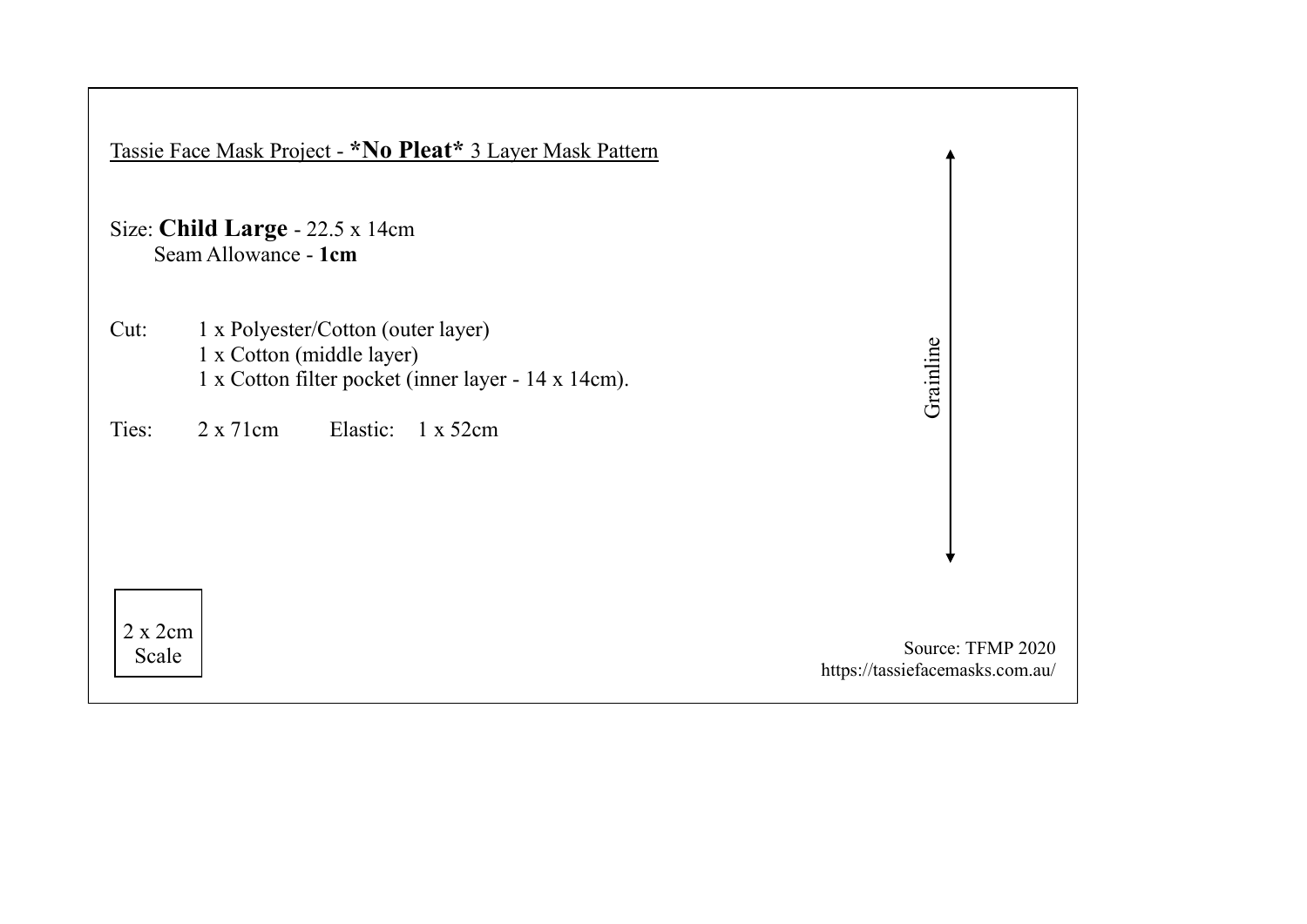|                   |                                                           | Tassie Face Mask Project - *No Pleat* 3 Layer Mask Pattern                                                      |                                                      |
|-------------------|-----------------------------------------------------------|-----------------------------------------------------------------------------------------------------------------|------------------------------------------------------|
|                   | Size: $Small - 25.5 \times 16$ cm<br>Seam Allowance - 1cm |                                                                                                                 |                                                      |
| Cut:<br>Ties:     | 1 x Cotton (middle layer)<br>$2 \times 73$ cm             | 1 x Polyester/Cotton (outer layer)<br>1 x Cotton filter pocket (inner layer - 16 x 16 cm).<br>Elastic: 1 x 66cm | Grainline                                            |
|                   |                                                           |                                                                                                                 |                                                      |
| 2 x 2 cm<br>Scale |                                                           |                                                                                                                 | Source: TFMP 2020<br>https://tassiefacemasks.com.au/ |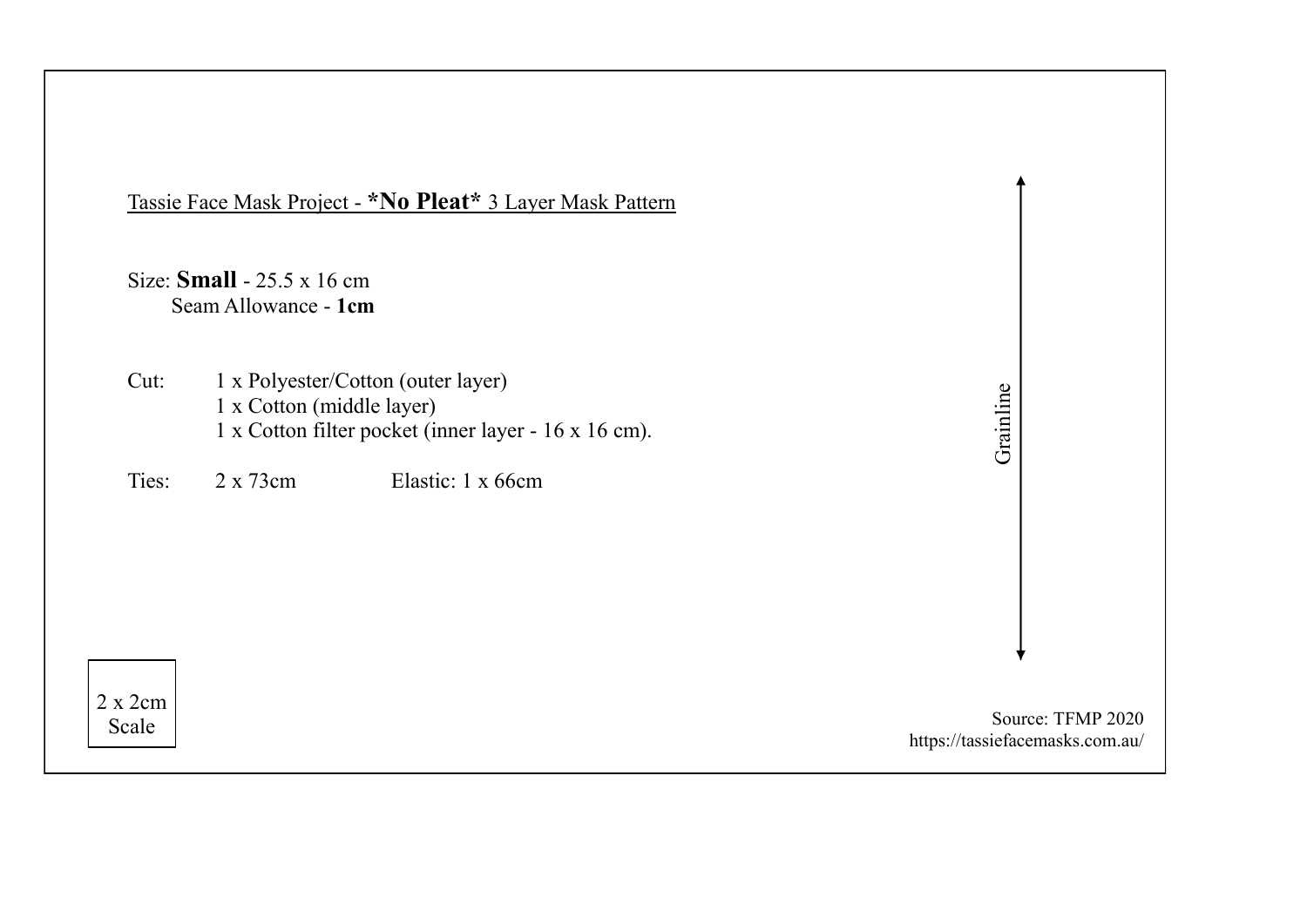Tassie Face Mask Project - **\*No Pleat\*** 3 Layer Mask Pattern

Size: **Medium** - 28 x 17.5cm Seam Allowance - **1cm**

Cut: 1 x Polyester/Cotton (outer layer) 1 x Cotton (middle layer) 1 x Cotton filter pocket (inner layer - 17.5 x 17.5cm).

Ties: 2 x 75cm Elastic: 1 x 68cm

Grainline

2 x 2cm Scale

Source: TFMP 2020 https://tassiefacemasks.com.au/